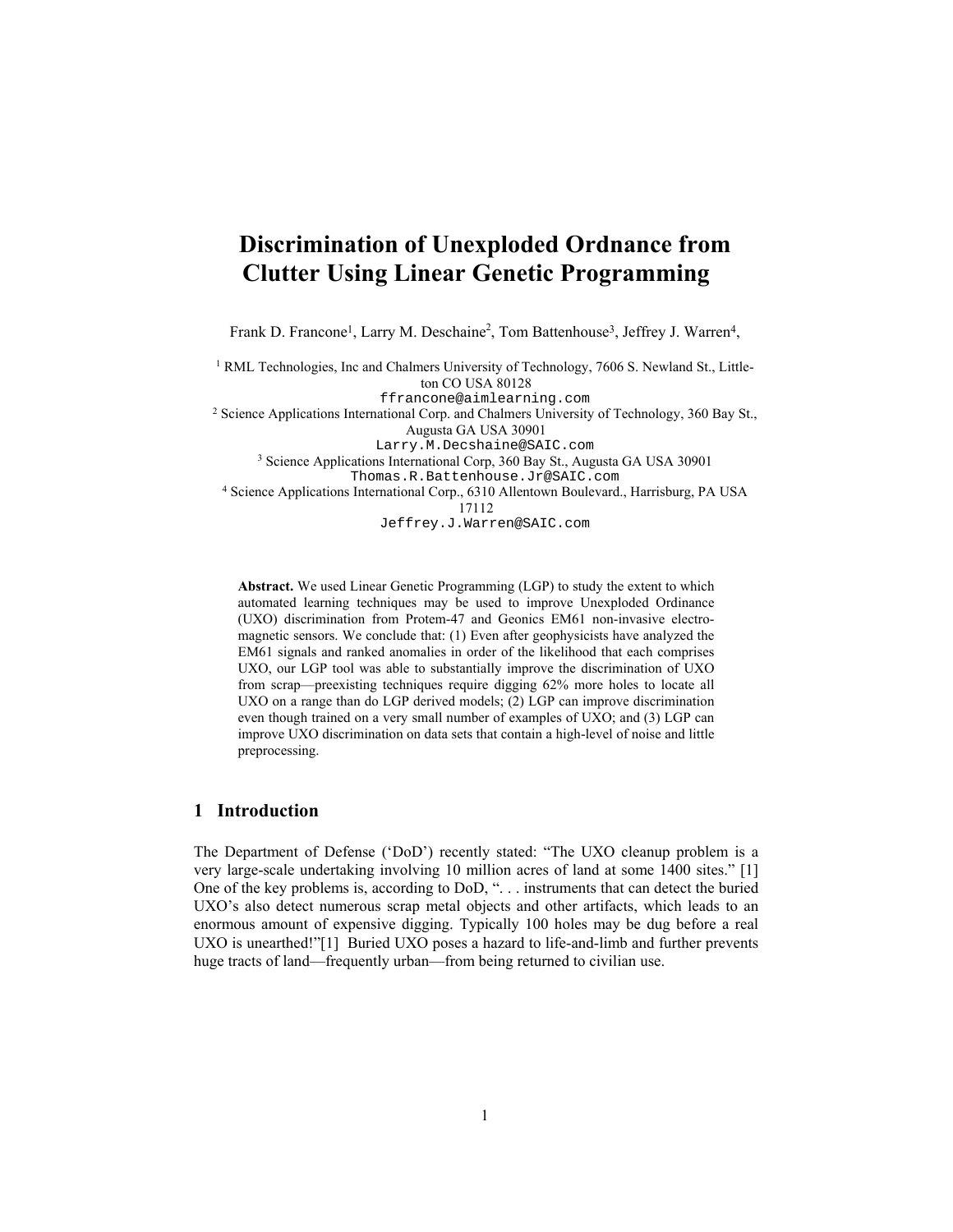Geophysicists have recently begun gathering magnetic and electro-magnetic data about potential UXO sites using non-invasive, above-ground sensors. They gather UXO data by pulling various active and passive sensors across a UXO site and record the sensor readings. This process is called Digital Geophysical Mapping ('DGM'). Unfortunately, the digital signal for UXO frequently resembles the signal from clutter (scrap metal that poses no danger to the public) and OE fragments (pieces of UXO that have sheared-off during impact). Figure 1 illustrates the difficulty of distinguishing UXO from clutter. Currently, most UXO discrimination from DGM is made by human experts analyzing the DGM signal.



**Fig. 1.** Signature of buried UXO (example, left) versus clutter (example, right)

This paper reports the successful application of a process we refer to as UXO/MineFinder™ service to the problem of UXO discrimination on two data-sets acquired from DoD UXO test-beds. This is a multi-step process that includes five highlevel tasks:

1. **Acquisition** of DGM data by geophysicists;<sup>1</sup>

 $\overline{a}$ 

- 2. **Anomaly Identification** by geophysicists of physical locations where the DGM indicates may be potential UXO;
- 3. **Extraction** of relevant features pertaining to each anomaly by geophysicists;
- 4. **Ranking** of anomalies by the likelihood that the anomalies are UXO using the Linear Genetic Programming [2,3] software, Discipulus™ [4], and;

<sup>&</sup>lt;sup>1</sup> We studied DGM data from the Jefferson Proving Grounds IV [5] and V [6] test-plots (JPG-IV and JGP-V, respectively) for the two different phases of this study. For this study, DGM data acquisition (Step 1) was performed by third-party contractors engaged by the DoD. In particular, we used data acquired by NAVEA on a Protem-47 from JPG-IV [7] and by the National Research Laboratory ('NRL') on an EM61 for JPG-V [8].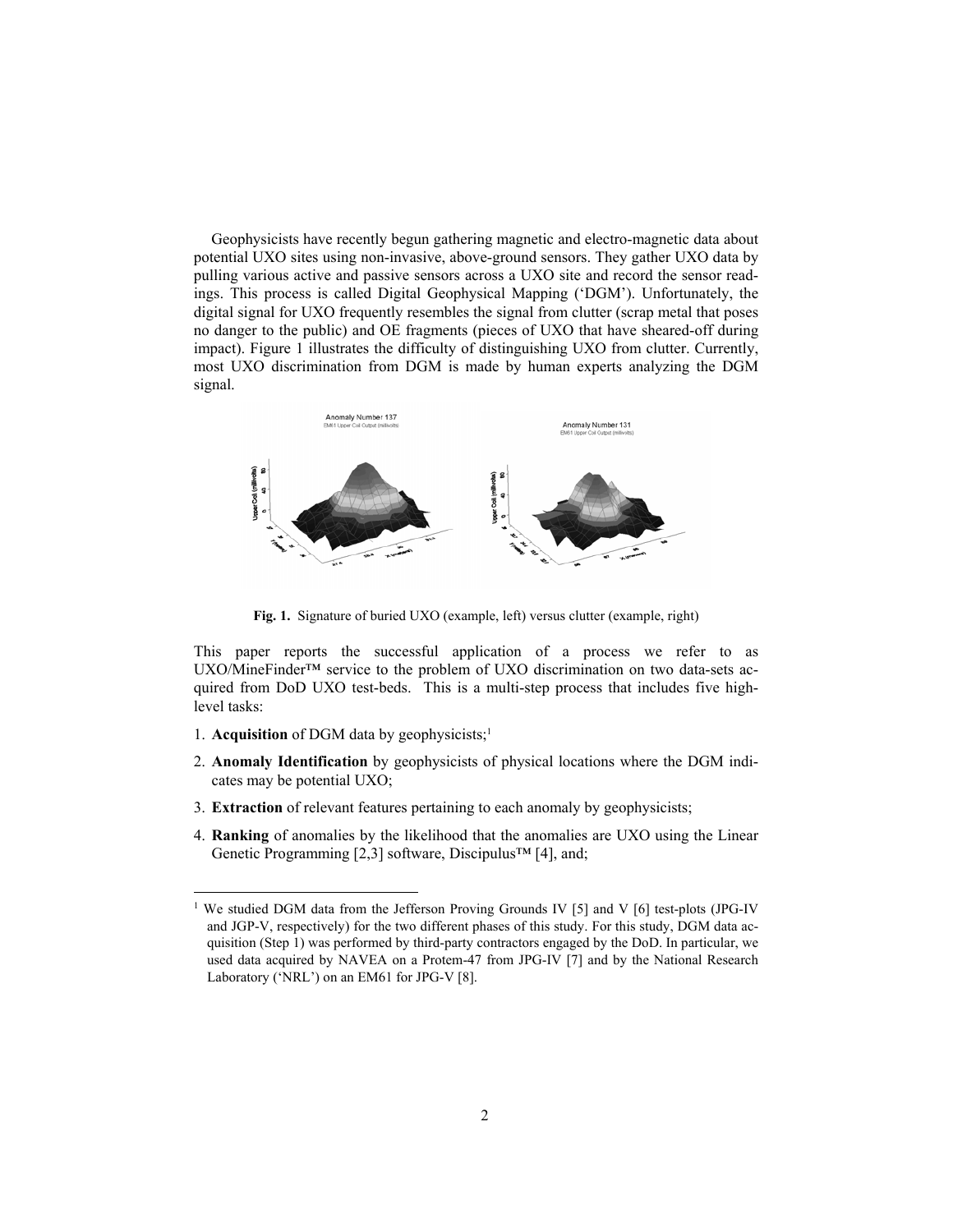5. **Characterization** of UXO (such as ordnance type, depth, and orientation).

This paper focuses on Step 4, the discrimination process, and is organized as follows.

 **First**, Linear Genetic Programming is at the heart of our process. We will briefly describe the LGP algorithm and software used in this study in Section 3 below.

 **Second**, Phase I of this study was a prove-out of the discrimination portion of our process on the Jefferson Proving Grounds IV data from NAVEA. Section 4 will discuss the methodology we used for this Phase I, the results obtained, and compare those results with the results obtained by other contractors.

 **Third**, Phase II of this study was completed in February of 2004. Phase II tested Steps 2-4 above—anomaly identification, feature extraction and LGP ranking of anomalies on the Jefferson Proving Grounds V data from the NRL. Section 5, below, discusses the methodology we used for Phase II, our results, and compares them with the bestknown results from other contractors.

# **3 Linear Genetic Programming**

Linear Genetic Programming ('LGP') is at the core of our process. We used Discipulus™, which is a Machine-Code-Based, Multi-Run, Linear GP system. This automated learning software distinguishes our process from other UXO discrimination techniques, which are based mostly on human engineering expertise.

#### **3.1 Genetic Programming**

Genetic Programming (GP) is the automatic, computerized creation of computer programs to perform a selected task using Darwinian natural selection. GP developers give their computers examples of how they want the computer to perform a task. Here, the 'examples' would be paired inputs and outputs—the inputs being features of the DGM and the output representing ground-truth, that is, is the anomaly a UXO? From these examples, GP software then writes a computer program that performs the task described by the examples. Good overall treatments of Genetic Programming may be found in [2,9].

LGP represents the evolving population of programs as linear genomes—that is, a linear strings of executable instructions to the computer [10]. The LGP algorithm is surprisingly simple. A detailed description of it is available in [4, 3].

Machine-code-based, LGP is the direct evolution of binary machine code through GP techniques [10,11]. Thus, an evolved LGP program is a sequence of binary machine instructions. While LGP programs are apparently very simple, it is actually possible to evolve functions of great complexity using only simple arithmetic functions on a register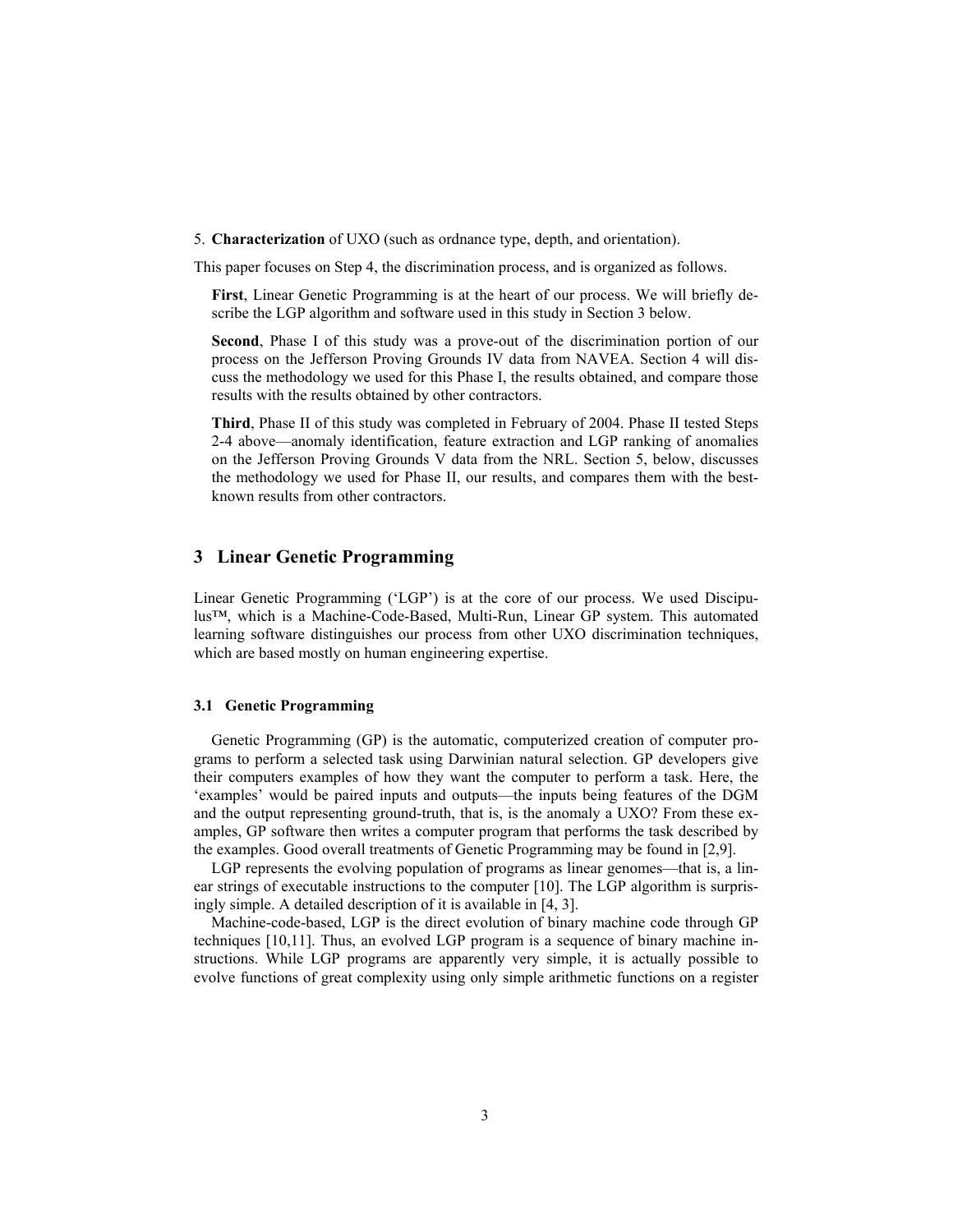machine [10,12]. The machine-code approach to GP has been documented to be between 60 and 200 times faster than comparable interpreting systems [10,11,13].

Multi-Run LGP is based on our observation that, if one performs many runs with the same parameters, varying only the random seed, a histogram of the results from the different runs will usually describe a normal distribution with a tail of good solutions extending to the right [3,14]. To know that the full extent of the distribution of runs has been discovered, it is necessary to perform multiple LGP runs until a stable distribution is achieved. The LGP software we used performs this process automatically [4].

After completing a multi-run LGP project, the LGP software decompiles the best evolved models from machine code into Java, ANSI C, or Intel Assembler programs [4]. The resulting decompiled code may be linked to other code and compiled or it may be compiled into a DLL or COM object.

Having now described the LGP software used, we will now turn to describing, in order, the two phases of this applied LGP project.

# **4 Phase-One: Proof-of-Concept Study of JPG-IV, Protem-47 UXO DGM Signatures**

Phase I of this investigation was a proof-of-concept phase that applied LGP to the JPG-IV test-bed data. JPG-IV is a research quality test-bed. UXO and clutter were buried at known locations and depths. Contractors with sensors were invited to measure the geophysical signatures at these known locations  $[5]$ <sup>2</sup>. Altogether, sensor readings for 50 UXO and 110 clutter items were available from the JPG-IV site.

From the DGM, contractors attempted to discriminate between UXO and clutter [5]. The DGM acquired by the various sensors at the JPG-IV locations were then made available to other contractors to test their ability to discriminate between UXO and clutter and it is these data that were used in Phase 1 of this study. We used the data collected by NAEVA on the JPG-IV site using a Protem-47 transmitter and receiver, configured with twenty time-gates [7]. The data from all twenty time-gates were made available as inputs to the LGP algorithm.

The data were randomly split into training and validation sets, which were used, respectively to train the LGP algorithm and to select the best programs for testing on unseen data. A portion of the data was held-back from the training and validation sets. LGP was run until a stable distribution of results was produced. At that point, the best program

 $\overline{a}$ 

<sup>2</sup> This technique of gathering data is significantly different than is typical on an actual UXO site. On an actual UXO site, there is no preexisting knowledge of where to look for UXO. Accordingly, DGM must often be conducted for the entire site. Thus, the JPG-IV data is very high-quality data gathered from known anomalies and using sensors in a stationary mode, rather than being pulled across the site.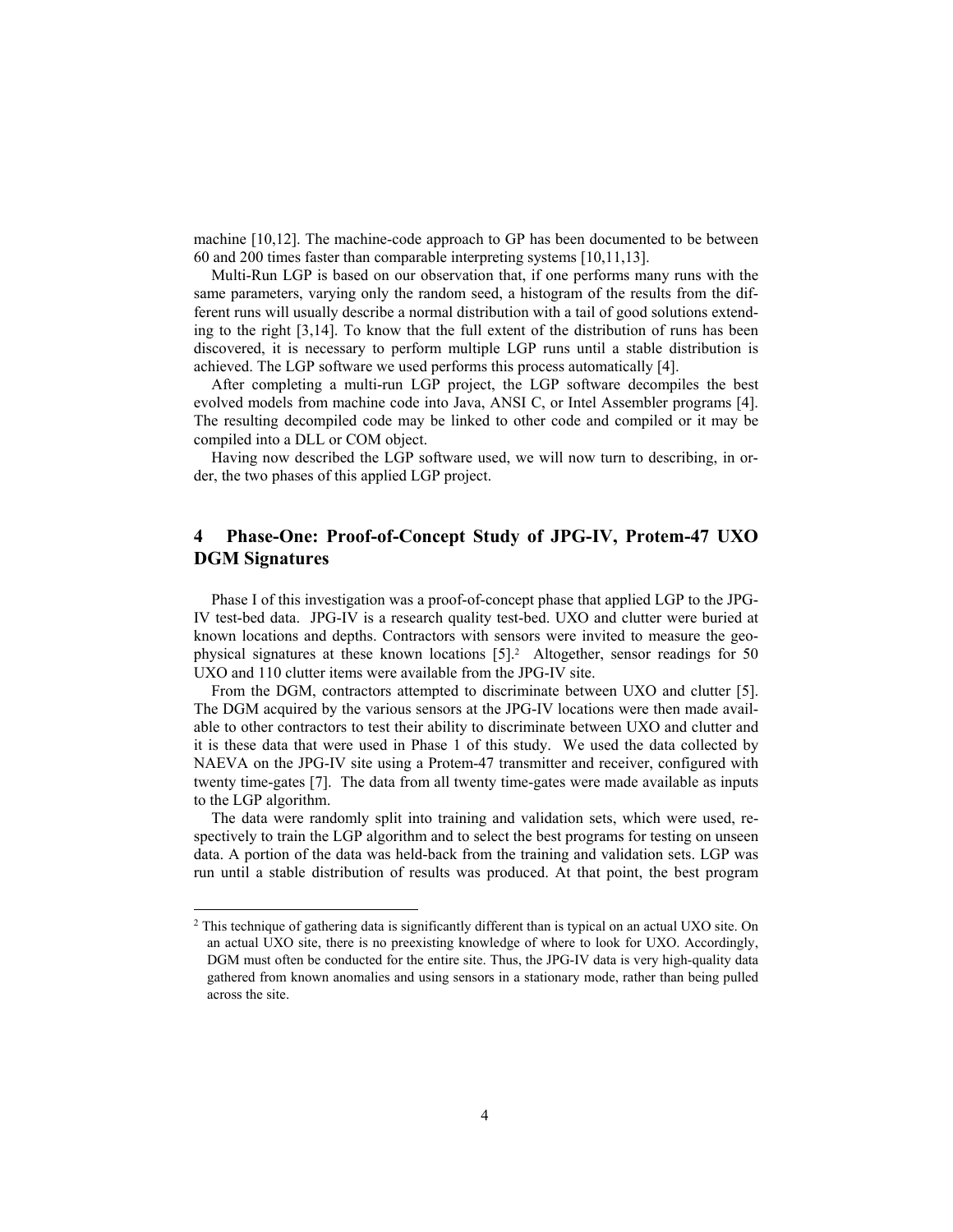produced by LGP on the training and validation data sets was selected as the bestprogram from the project.

Once a best-program was produced by LGP, it was tested on the held-out data. All results reported here are on the unseen, held-out data.

The LGP software produced excellent results on the NAEVA data [15]. As noted above, out of ten contractors, only one produced results that were better than random guessing [5]. Their results are shown as small black points on Figure 2. Our results are shown as a large black point in the upper right-hand-corner of Figure 2. The arrow represents the amount by which our approach improved the discrimination results obtained by NAEVA using the same data we used. The difference between our results and those of the next best contractor, Geophex, Ltd., were statistically significant at the 95% level.



**Fig. 2**. Comparison of UXO/MineFinder UXO Discrimination Results and Other Vendor's Discrimination Results on JPG-IV Test-Bed Data

#### **4.4 Conclusion**

This test established that using LGP as a classifier tool for UXO discrimination was very promising. Accordingly, further testing was required to prove-out our process as an integrated production service. The next section details our findings in that regard.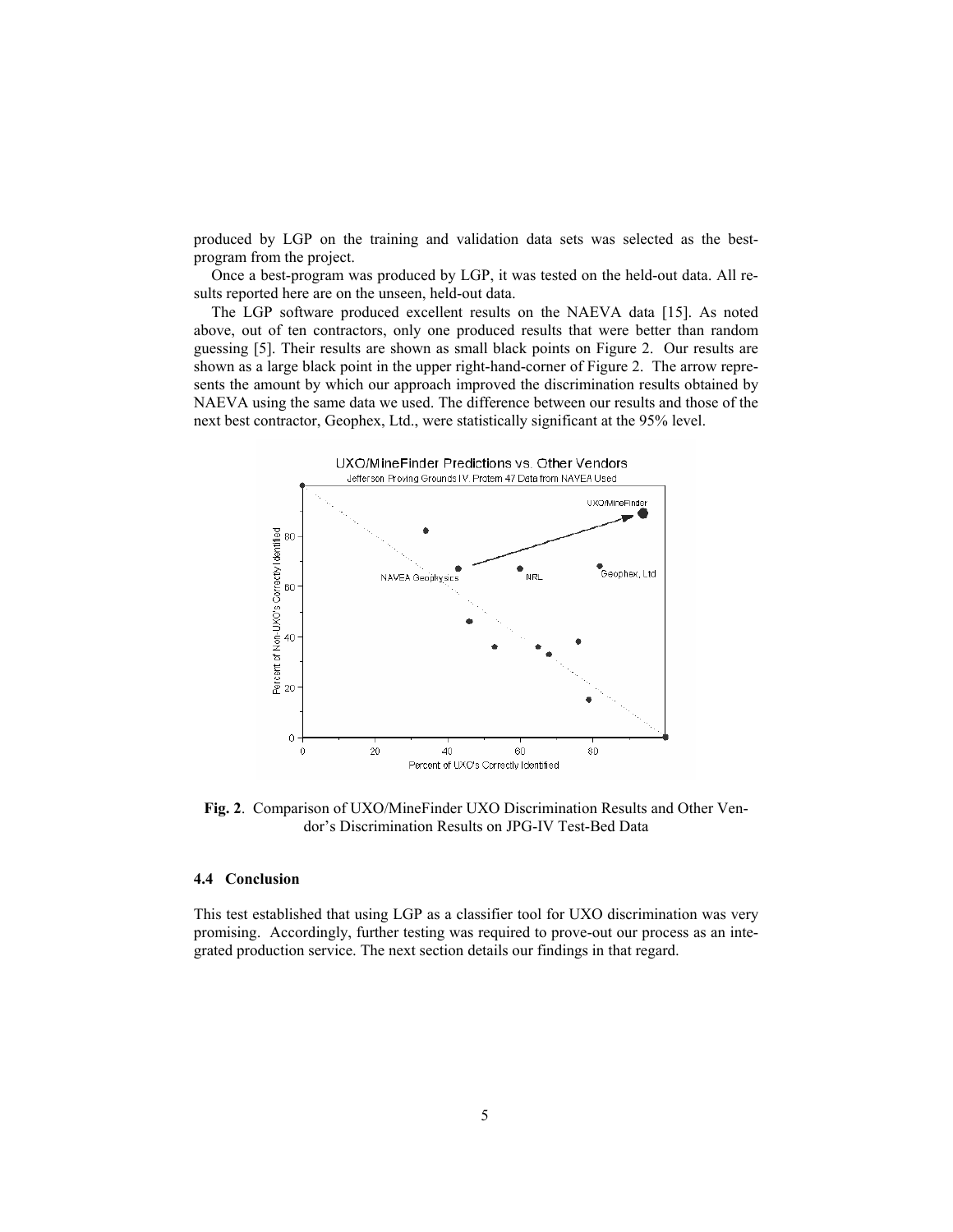# **5 Phase II: Production Prove-out on the JPG-V, EM61 UXO DGM Signatures**

Our Phase II prove-out was performed to test our process on production grade data where it was necessary to integrate data-cleansing, anomaly identification, feature extraction and selection and UXO discrimination into a single package. This section reports our methodology and results for that prove-out.

### **5.1 Data Used in Production Prove-Out**

We selected the NRL data from Jefferson Proving Grounds V, Area 3 [6] as being most suitable to the goals of this project because:

 The JPG-V project was designed to mimic an actual impact area. The DoD's JPG IV project, which failed to do so in several regards [5];

 The JPG-V data was from production-quality instruments and collection techniques, rather than research-quality;

 The JPG-V data was gathered by contractors in a manner consistent with data acquisition in the field—trailers bearing sensors were pulled across the JPG-V site.

The NRL data appeared to be the cleanest data available.

From the various data feeds collected by the NRL, we chose the NRL's single timechannel time-domain electromagnetic induction sensor data (MTADS), collected in Area 3 of the JPG V demonstration survey. The instrument used to collect the data was an EM61 [8].

#### **5.2 Preprocessing Applied to NRL Data**

While the NRL data appeared to be the highest-quality data amongst the three contractors, no calibration data was available from the NRL to iron out inconsistencies from track-to-track. On examination of the NRL data, there appeared to be substantial calibration problems as among tracks. In addition, the background level of geomagnetic noise varies substantially within single tracks of data. We elected not to try to correct the calibration problems and background noise level problems; rather, we decided to allow the LGP classifier to model the calibration and background noise along with the target signals.

Our preprocessing was, therefore, limited to gridding the data using standard procedures recommended by the Geosoft Oasis-Montaj geophysical software (an industrystandard in geophysical surveying) for target identification using the default parameters.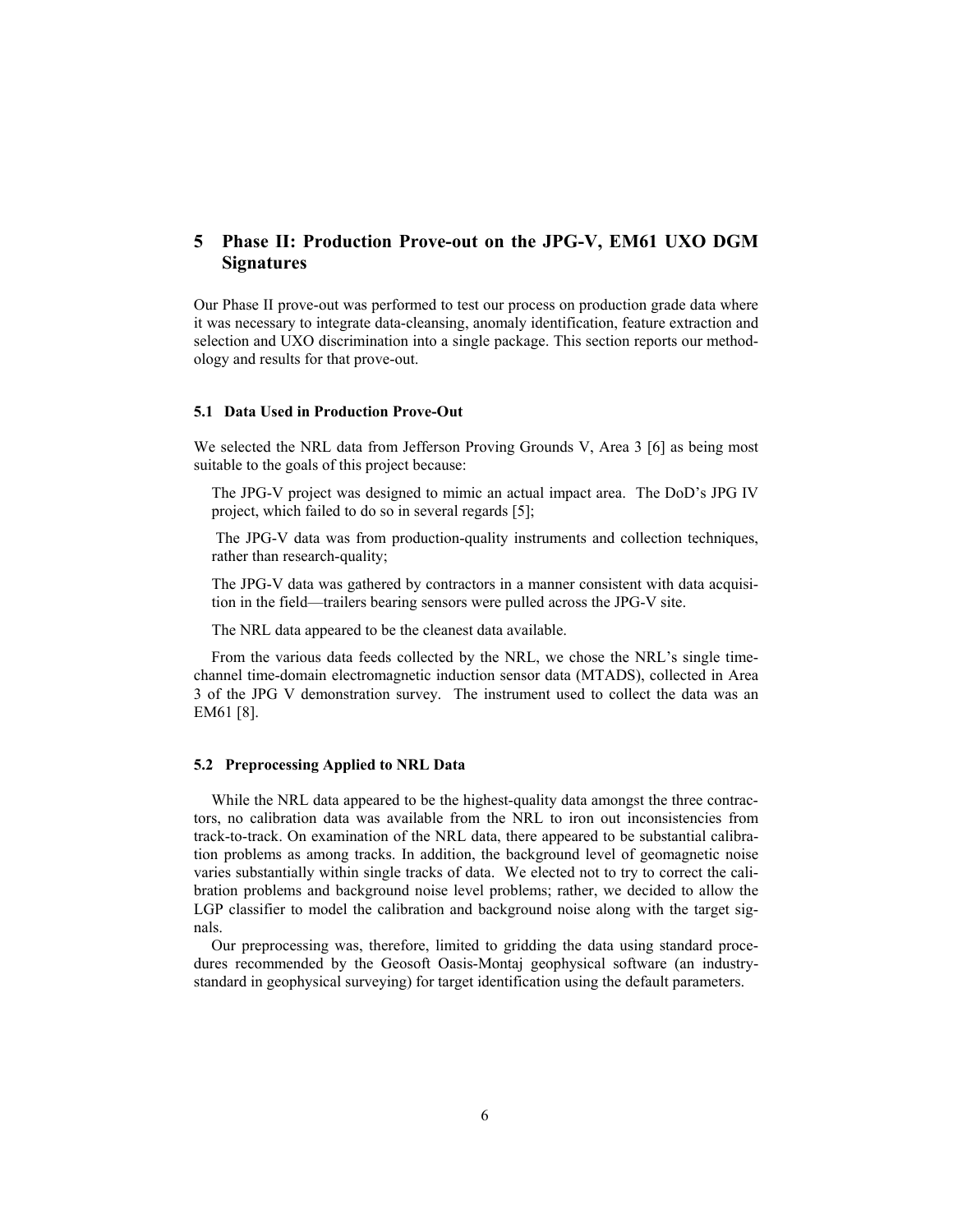#### **5.3 Anomaly Identification**

Anomaly selection represents the first critical UXO screening step. Advanced geophysical data processing attempts to balance target area selection of UXO with weak observed signals (because background clutter or nearby UXO create a complex signal) with the selection of a disproportionate number of target areas containing no UXO.

We used Geosoft Oasis-Montaj to select potential targets in the JPG-V, Area 3 field. The procedure was straightforward. We set a threshold of six millivolts as the smallest anomaly that should be identified as a target. Given that threshold, Geosoft located threehundred forty-two anomalies that we thereafter treated as our targets for classification.

#### **5.4 Feature Extraction for the Identified Targets**

The JPG-V Area 3 data from NRL was transformed into a set of 1D (point statistics) and 2D (spatial statistics) features. Only physically meaningful features were generated so that the physical interpretation of evolved prediction algorithms was not prohibitively difficult.

The 1D features used were the Geosoft created values for Upper and Lower Coil readings for each identified target.

Generation of 2D features included analysis of both the gridded data and the raw data. 2D analyses of gridded data utilized standard image processing algorithms. Techniques, such as subsampling, morphological processing, and 2D filtering, were used to preprocess the gridded data. An example of extracted 2D features are the major and minor axes of an anomaly at a point 50% of the way up the anomaly and at a point located 95% of the way toward the bottom of the anomaly from the top.

#### **5.5 Methodology for Creating LGP Target Rankings**

In UXO cleanup, the primary tool used to guide engineers is called a 'dig-list.' It identifies each anomaly and its coordinates. A dig-list is often prioritized. That is, it includes instructions where to dig first, where to dig next and so forth.

This project was posed to create an efficient prioritization for the JPG-V site dig list. Efficiency is tested by how many holes must be dug (starting with the highest ranked hole and proceeding down the list) until all UXO have been located. The fewer holes dug before all UXO are located, the lower the cost of the project [17]. This measure of performance is used in preference to a classic machine learning classification confusion matrix approach because this methodology was used by the DoD in assessing contractor's performance on the JGP-V test bed [6].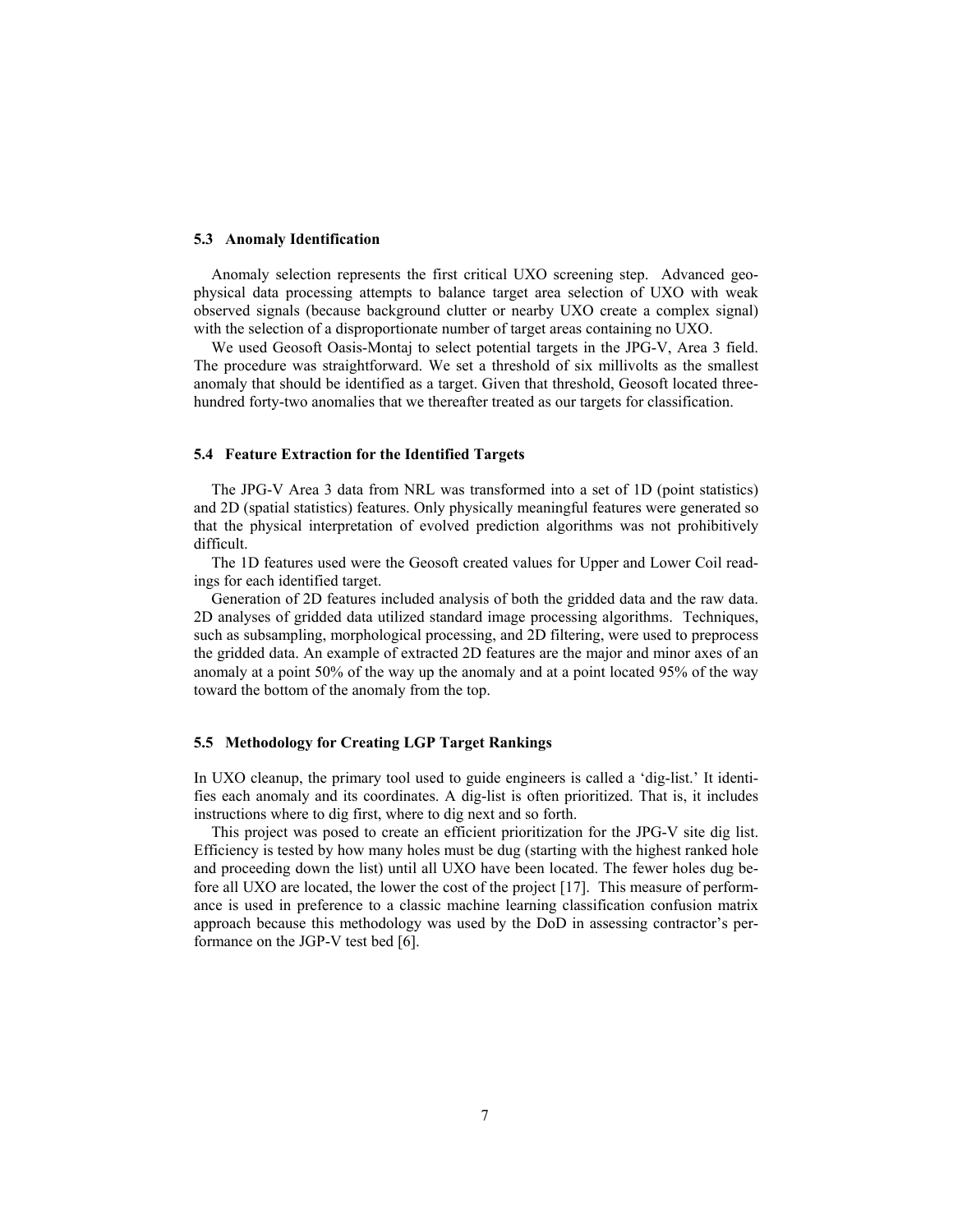Our principal concern about the JPG-V, Area 3 data we used was that Geosoft located only nineteen UXO and thirty-three OE fragments.3 This is a very small number of positive examples of UXO. Many of our decisions in configuring LGP for this project were directed at minimizing overfitting arising from such a small data set.

There were several sub-tasks performed in deriving anomaly rankings using LGP. They were: (1) Feature selection; (2) LGP Configuration; (3) Creating multiple data sets; (4) Setting LGP parameters; and (6) Converting LGP outputs into Rankings. Each of these steps is discussed below.

**Feature Selection.** We started with thirty-six features for each anomaly. Given the small number of UXO and fragment signatures, we were confident that we would not be successful with LGP using all of these features as inputs because of overfitting problems. Thus, we went thru a three-step winnowing process to select the most promising features.

The first step of the winnowing process involved statistical analysis of the various features to select those features with the most significant relationship with the classification task and with the lowest cross-correlation amongst the inputs themselves [16]. We used primarily correlation analysis and ANOVA for this step.

The second step involved using the feature set in traditional modeling tools such as logistic regression and classification trees for two purposes: (1) To determine which features provided the most UXO discrimination ability; and (2) To determine whether either of these traditional tools produced satisfactory discrimination results. There were no surprises from this process in terms of feature selection—it merely confirmed our earlier statistical analysis. This step also made clear that these traditional modeling tools did not perform particularly well in discriminating UXO from clutter. Accordingly, we determined that a more powerful modeling tool, such as LGP, was required.

The third step involved further narrowing the number of features used by conducting multiple LGP runs and examining the "Input Impacts" report generated by the LGP software. That report tells which inputs to LGP were actually used by LGP in a significant way to solve the problem [4].

When these three winnowing steps were concluded, we selected eight inputs to LGP for the remainder of our runs.

l

<sup>&</sup>lt;sup>3</sup> Altogether, there were twenty UXO's on site. But Geosoft failed to identify one of them as a target. So information about that UXO was never presented to the LGP algorithm.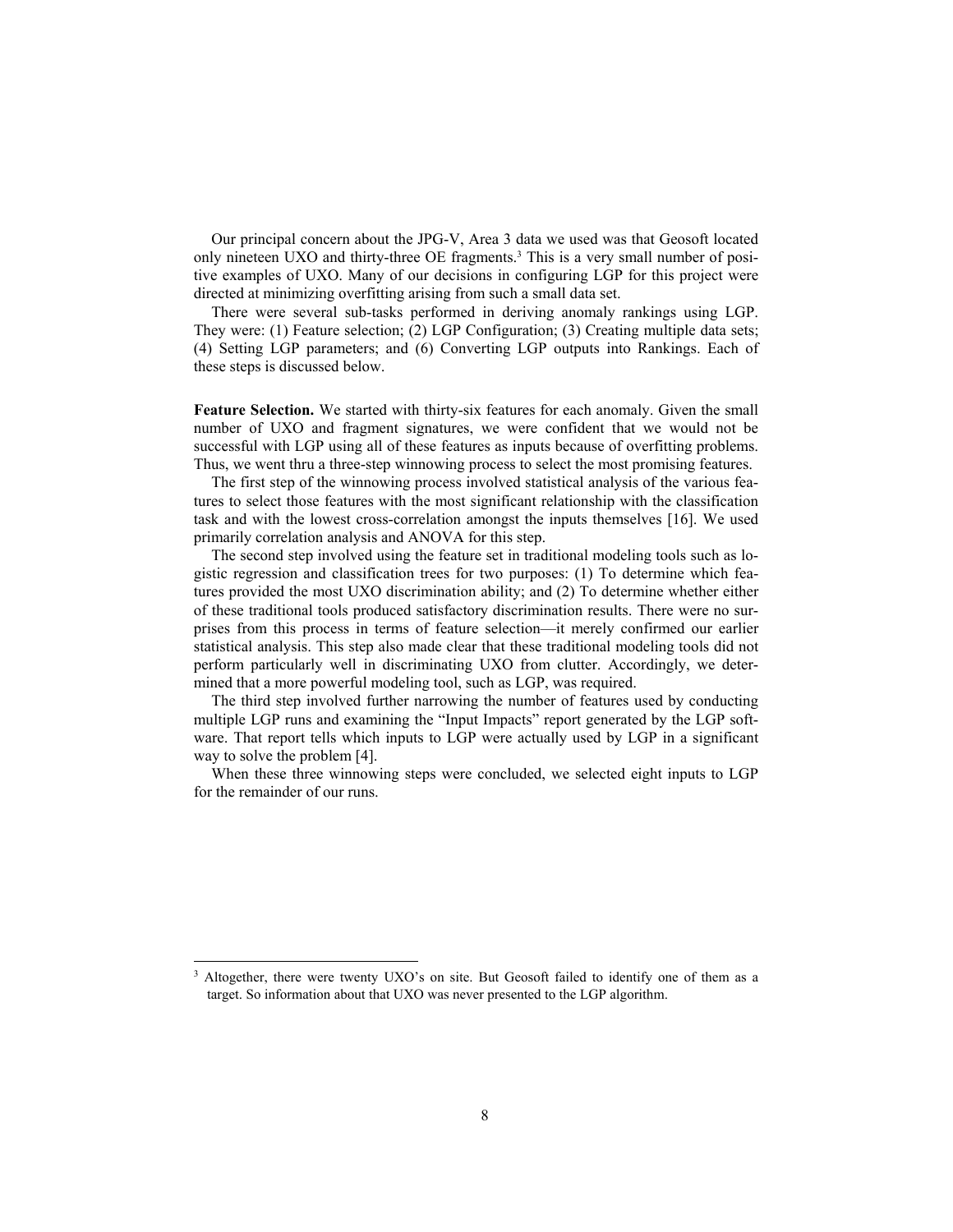LGP Configuration. Based on an input-by-input statistical analysis, we determined that it might be possible to use the OE Fragment data points as 'quasi-positive' examples of UXO. ANOVA for many of the extracted features revealed that the mean of their values for OE Fragments was between the mean values for UXO and Clutter. Furthermore, the mean value of those features for fragments was considerably closer to the mean UXO value than the mean clutter value. This raised the possibility that the OE Fragment anomalies contained useful information about what UXO looked like. Because of the small data set size, this possibility was very attractive because it increased the amount of information available to the LGP algorithm about the characteristics of a UXO as opposed to clutter.

Of course, to use OE Fragments in this manner required that we configure LGP for regression and assign different, but sensible, target values for UXO, OE Fragments and clutter. Based on these observations, we configured LGP for regression and we assigned the following values to as the target output to be approximated: For clutter, we assigned a regression target output value of 0. For OE Fragments, we assigned a regression target output of 0.75. Finally for UXO, we assigned a regression target output of 1.0. These values reflected the reality that OE Fragment feature values tended to fall between UXO and clutter feature values but be closer to the UXO feature value than to the clutter value.

**Multiple Data Sets.** Because there were a total of fifty-two UXO and OE Fragment items, we created fifty-two separate data-sets. Each of those data-sets held-out as unseen data only one of the UXO or Fragment items together with one-hundred-forty-five clutter points for model validation. The clutter points were chosen randomly for each of the fiftytwo data sets. After creating the held-out data set, the remaining data points were used for model creation.

**LGP Parameter Settings.** Several runs were performed on several of the data sets to come up with a parameterization of LGP that provided enough robustness and generalization to solve the problem but not so much as to overfit the data. Satisfactory base settings were derived. LGP was then run separately on all fifty-two data sets using the base parameter settings derived above. Each run was observed while in progress for overfitting—sampling noise makes it unlikely that the same parameters will be optimal for reducing overfitting for all data sets. We took as evidence of overfitting, a clear observed pattern where the fitness on the targets used for training LGP was negatively correlated with the fitness on the held-out targets.

Fewer than half of the runs showed signs of overfitting. For those runs, we progressively changed the LGP parameters so as to reduce the computational power available to the LGP algorithm until observed overfitting was minimized. At that point, we inserted a new random seed into the LGP algorithm and ran it at those parameters. The resulting run was then accepted as the production run.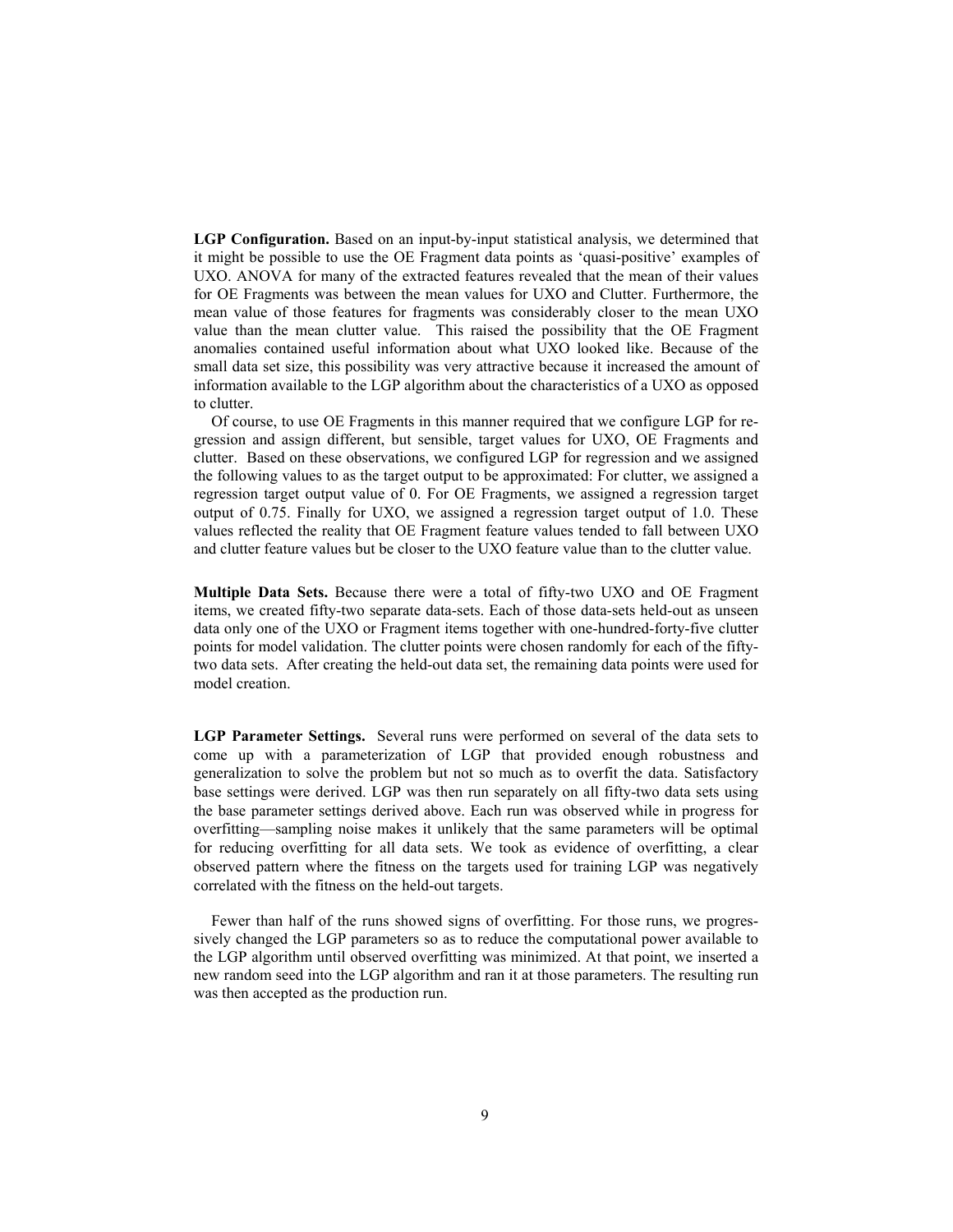**Converting LGP Outputs into Anomaly Rankings.** We converted LGP outputs on unseen data points into anomaly rankings as follows: for each of the fifty-two data sets, the anomalies held out as unseen data were ranked so that the anomaly with the highest LGP output was ranked number 1, the next highest ranked as number 2 and so forth. Then those rankings were averaged for each anomaly over each of the data sets in which the anomaly appeared as an unseen data point. That average ranking was the ranking assigned to a particular anomaly for our simulated prioritized dig list.

#### **5.6 Evaluation of LGP Prioritized Dig-List**

The LGP produced rankings of the 342 anomalies in JPG-V, Area 3 were evaluated against UXO predictions on these same data derived from best-known conventional methods. Those best-known results are reported in the DoD's JPG-V final report for Area 3 [6]. The results of the comparison may be stated simply: the previous best UXO discrimination results on these data were reported by the NRL. NRL's rankings of anomalies required that ninety-six holes be dug before the last UXO was located. The LGP prioritized dig list required that only sixty-four holes be dug before the last UXO was located. Thus, the NRL ranking required digging 62% more holes than did the LGP based ranking. Figure 3 shows the results of our rankings in a pseudo-ROC format.



**Fig. 3.** Ranked Anomalies for JPG-V, Area 3. Comparison of LGP Based Rankings and Rankings by Previous Best Results for JPG-V, Area 3

Thus, if the order of digging were determined entirely by prioritization, and digging ceased when the last UXO was uncovered, the LGP based rankings would have required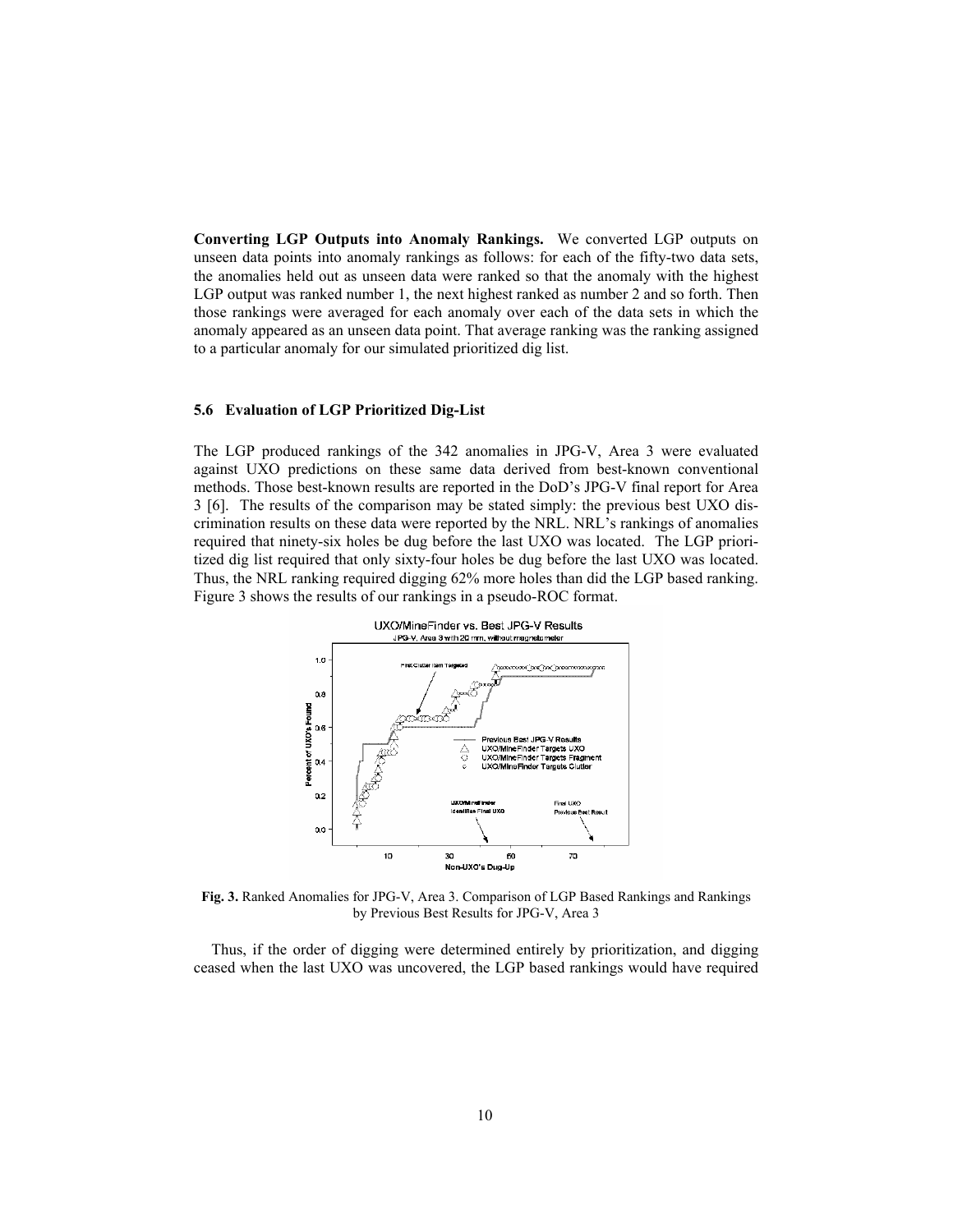digging forty-five empty holes (that is, holes not containing a UXO) and the NRL rankings would have dug seventy-seven empty holes.

Digging up OE fragments is a secondary goal in UXO cleanup. Forty-five of the top sixty-four targets identified by our process contained OE fragments. In a field project, those fragments would be recovered in the process of digging up the UXO's. In fact, only nineteen truly empty anomalies were prioritized by LGP above the lowest priority UXO.

## **6. Future Work**

In [17], we described an information theoretic optimal method to apply machine learning techniques to UXO discrimination across an entire site, even though no ground-truth is available at the start of the site clean-up. This technique permits *site-specific* discrimination that takes into account factors such as soil conditions and peculiarities of UXO distribution, munition type and depth on a particular site. Our next step will be to apply LGP in the site-specific manned outlined in [17].

# **7. Acknowledgments**

The researchers would like to extend their thanks to Dr. Clinton W. Kelly III, manager of SAIC's Internal Research and Development division, who supported this research with management and technical analysis, and by providing corporate funding to get the concept off the drawing board and into productive research.

#### **References**

- 1. Report of the Defense Science Board Task Force on Unexploded Ordnance. Department of Defense. December (2003).
- 2. Banzhaf, W., Nordin, P. Keller, R. Francone, F.: Genetic Programming, an Introduction, Morgan Kaufman Publishers, Inc., San Francisco, CA (1998).
- 3. Francone, F. D., and Deschaine, L.M.: Extending the Boundaries of Design Optimization by Integrating Fast Optimization Techniques with Machine-Code-Based Linear Genetic Programming. In: Information Sciences Journal, Elsevier Press, In-press: Amsterdam, The Netherlands (2004).
- 4. Francone, F., Discipulus Owner's Manual. RML Technologies, Inc. (2002). Available at www.aimlearning.com.